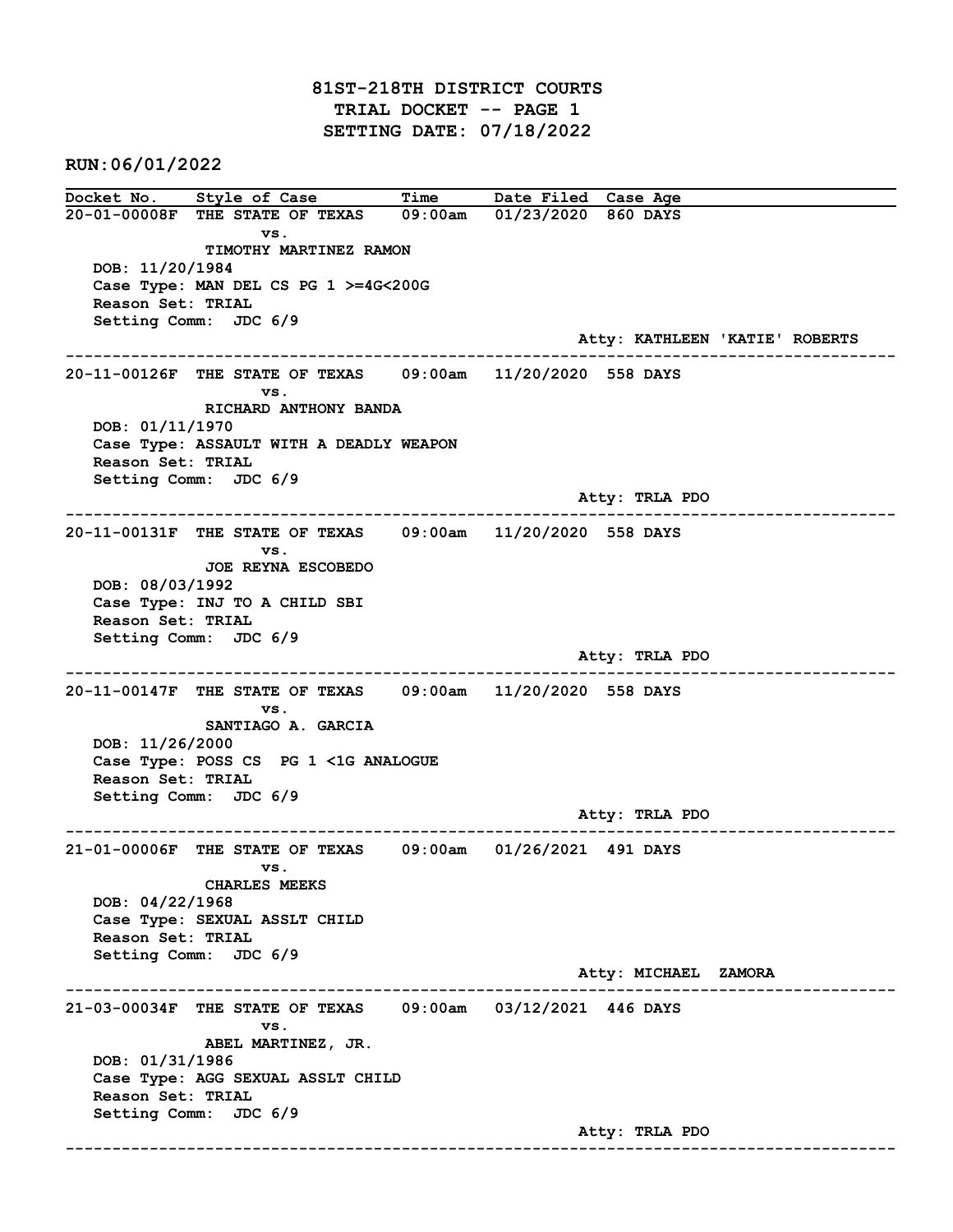RUN:06/01/2022

Docket No. Style of Case Time Date Filed Case Age 21-03-00051F THE STATE OF TEXAS 09:00am 03/12/2021 446 DAYS vs. TIMOTHY M. RAMON DOB: 11/20/1984 Case Type: POSS CS PG 1 >=1G<4G Reason Set: TRIAL Setting Comm: JDC 6/9 Atty: KATHLEEN 'KATIE' ROBERTS ------------------------------------------------------------------------------------------------------------------------ 21-05-00094F THE STATE OF TEXAS 09:00am 05/28/2021 369 DAYS vs. SANTIAGO A GARCIA DOB: 11/26/2000 Case Type: POSS CS PG 1 >=4G<200G ANALOGUE Reason Set: TRIAL Setting Comm: JDC 6/9 Atty: TRLA PDO ------------------------------------------------------------------------------------------------------------------------ 21-05-00099F THE STATE OF TEXAS 09:00am 05/28/2021 369 DAYS vs. JULIANNA V. MIRELEZ DOB: 08/17/1993 Case Type: POSS CS PG 1 >=1G<4G Reason Set: TRIAL Setting Comm: JDC 6/9 Atty: TRLA PDO ------------------------------------------------------------------------------------------------------------------------ 21-07-00113F THE STATE OF TEXAS 09:00am 07/06/2021 330 DAYS vs. GERALD GONZALEZ DOB: 02/18/1981 Case Type: ASSAULT FAM/HOUSE MEM IMPEDE BREATH/CIRCULAT Reason Set: TRIAL Setting Comm: JDC 6/9 Atty: ROMAULDO ORTA ------------------------------------------------------------------------------------------------------------------------ 21-07-00117F THE STATE OF TEXAS 09:00am 07/06/2021 330 DAYS vs. JULIE ANN HURTADO DOB: 05/22/1959 Case Type: MAN DEL CS PG 1 >=4G<200G Reason Set: TRIAL Setting Comm: JDC 6/9 Atty: MIGUEL NAJERA ------------------------------------------------------------------------------------------------------------------------ 21-07-00119F THE STATE OF TEXAS 09:00am 07/06/2021 330 DAYS vs. TRES WITCHER SMYTH DOB: 11/29/1977 Case Type: POSS CS PG 1 <1G Reason Set: TRIAL Setting Comm: JDC 6/9 Atty: GRADY ROBERTS ------------------------------------------------------------------------------------------------------------------------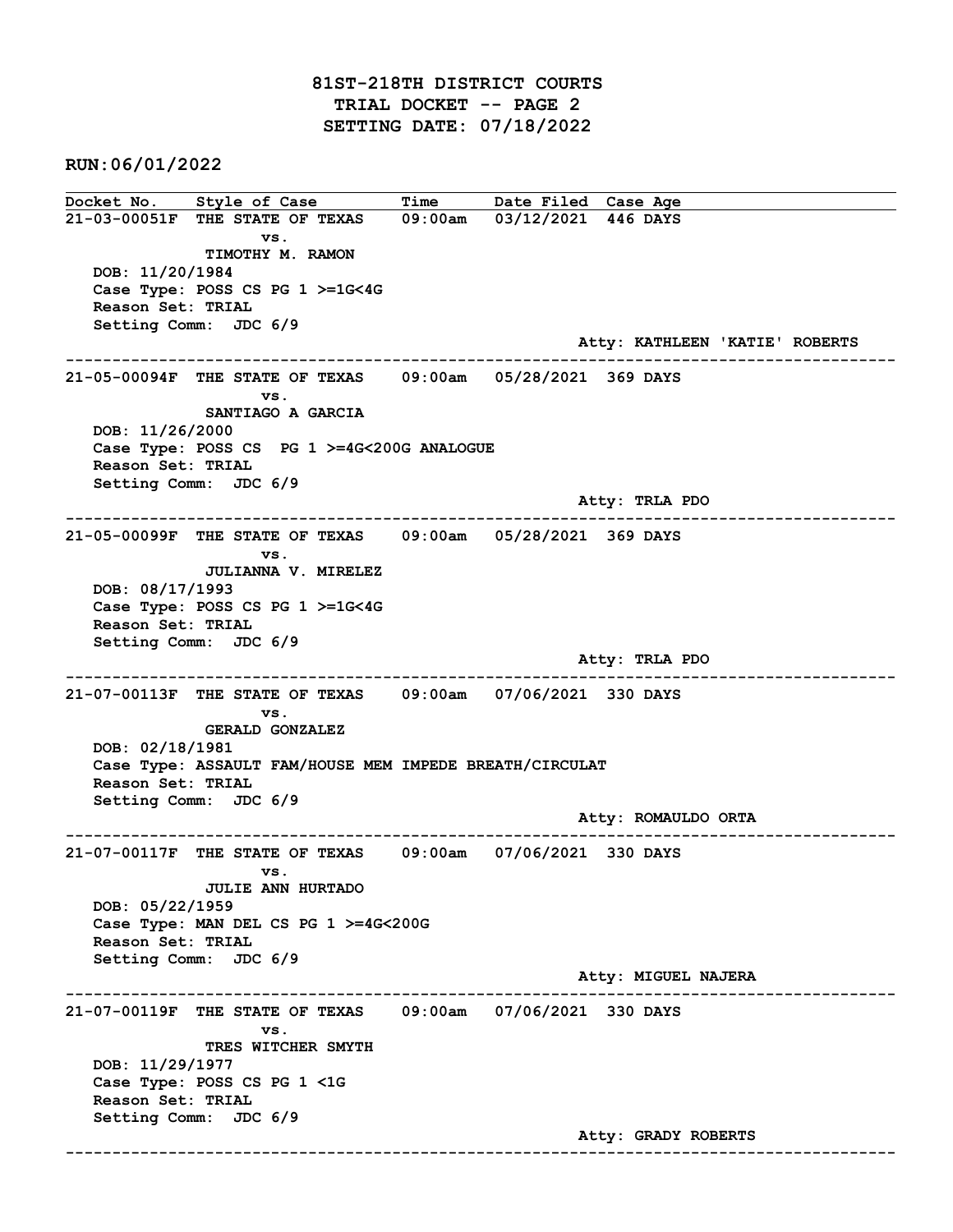RUN:06/01/2022

Docket No. Style of Case Time Date Filed Case Age 21-09-00125F THE STATE OF TEXAS 09:00am 09/17/2021 257 DAYS vs. SANTO ISCANO DOB: 02/15/1983 Case Type: DRIVING WHILE INTOXICATED W/CHILD UNDER 15 YOA Reason Set: TRIAL Setting Comm: JDC 6/9 Atty: TRLA PDO ------------------------------------------------------------------------------------------------------------------------ 21-09-00128F THE STATE OF TEXAS 09:00am 09/17/2021 257 DAYS vs. OSCAR VILLARREAL DOB: 11/11/1954 Case Type: POSS CS PG 1 <1G Reason Set: TRIAL Setting Comm: JDC 6/9 Atty: TRLA PDO ------------------------------------------------------------------------------------------------------------------------ 21-09-00134F THE STATE OF TEXAS 09:00am 09/17/2021 257 DAYS vs. GEORGE MOLINA DOB: 04/06/1986 Case Type: POSS CS PG 1 >=1G<4G Reason Set: TRIAL Setting Comm: JDC 6/9 Atty: TRLA PDO ------------------------------------------------------------------------------------------------------------------------ 21-09-00136F THE STATE OF TEXAS 09:00am 09/17/2021 257 DAYS vs. JASON V. PEREZ DOB: 09/21/1982 Case Type: POSS CS PG 1 >=1G<4G Reason Set: TRIAL Setting Comm: JDC 6/9 Atty: KATHLEEN 'KATIE' ROBERTS ------------------------------------------------------------------------------------------------------------------------ 21-09-00137F THE STATE OF TEXAS 09:00am 09/17/2021 257 DAYS vs. IRENE VASQUEZ DOB: 03/14/1989 Case Type: POSS CS PG 1 >=1G<4G Reason Set: TRIAL Setting Comm: JDC 6/9 Atty: TRLA PDO ------------------------------------------------------------------------------------------------------------------------ 21-11-00151F THE STATE OF TEXAS 09:00am 11/12/2021 201 DAYS vs. CHRISTOPHER Q. AREBALO DOB: 11/08/1990 Case Type: SEXUAL ASSAULT CHILD Reason Set: TRIAL Setting Comm: JDC 6/9 Atty: GRADY ROBERTS ------------------------------------------------------------------------------------------------------------------------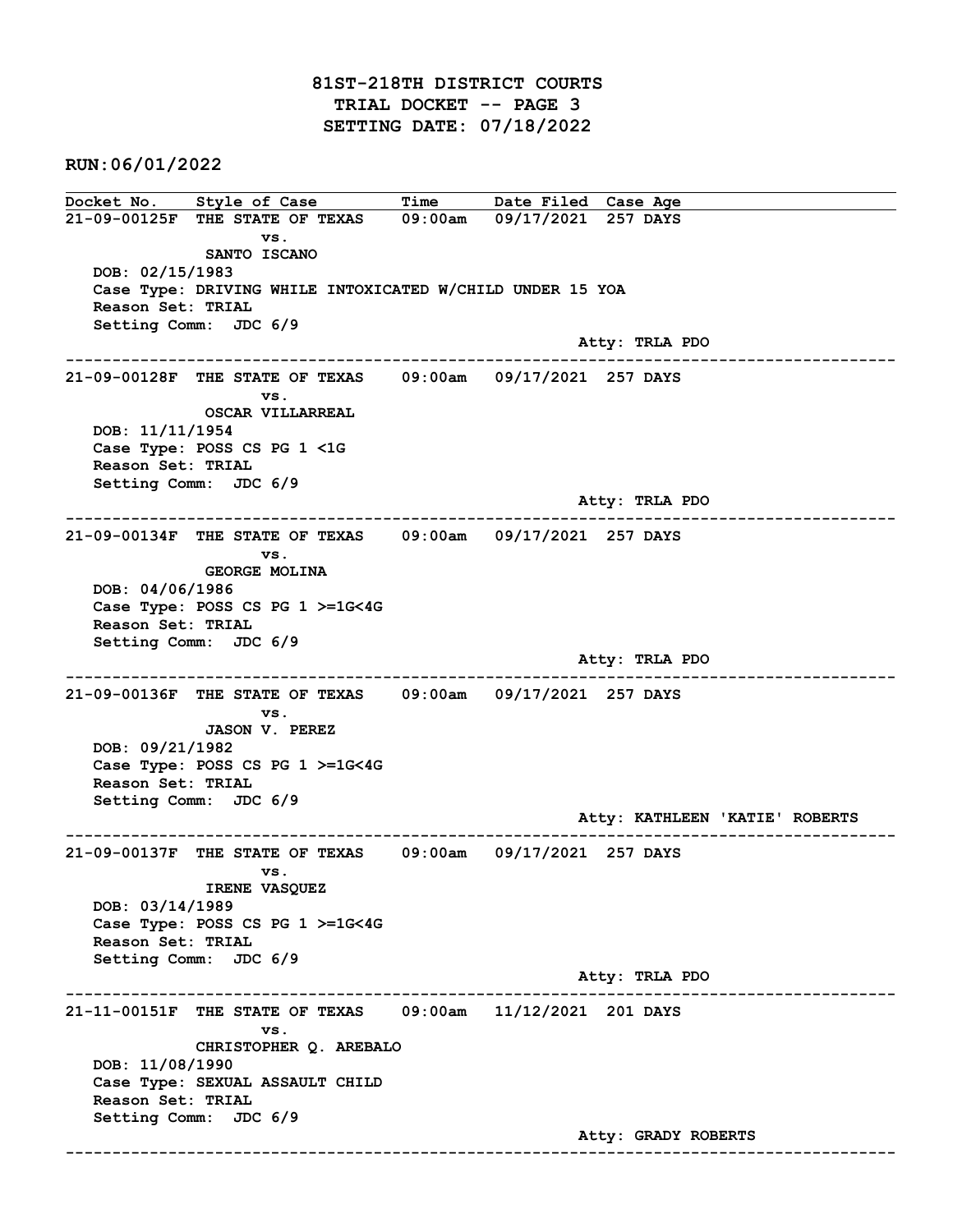## 81ST-218TH DISTRICT COURTS TRIAL DOCKET -- PAGE 4 SETTING DATE: 07/18/2022

RUN:06/01/2022

Docket No. Style of Case Time Date Filed Case Age 21-11-00157F THE STATE OF TEXAS 09:00am 11/12/2021 201 DAYS vs. JAMES REX MCCELVEY DOB: 10/27/1993 Case Type: AGG ASSAULT W/DEADLY WEAPON Reason Set: TRIAL Setting Comm: JDC 6/9 Atty: KATHLEEN 'KATIE' ROBERTS ------------------------------------------------------------------------------------------------------------------------ 21-11-00175F THE STATE OF TEXAS 09:00am 11/12/2021 201 DAYS vs. ELIAS QUINTANILLA DOB: 08/14/2004 Case Type: EVADING ARREST DET W/VEH Reason Set: TRIAL Setting Comm: JDC 6/9 Atty: TRLA PDO ------------------------------------------------------------------------------------------------------------------------ 22-01-00001F THE STATE OF TEXAS 09:00am 01/25/2022 127 DAYS vs. AUGUSTIN BRYAND DOB: 02/06/1970 Case Type: AGG ASSAULT W/DEADLY WEAPON Reason Set: TRIAL Setting Comm: JDC 6/9 Atty: TRLA PDO ------------------------------------------------------------------------------------------------------------------------ 22-01-00004F THE STATE OF TEXAS 09:00am 01/25/2022 127 DAYS vs. CHARLES RANCELL JAMES DOB: 02/22/1996 Case Type: BURGLARY OF HABITATION Reason Set: TRIAL Setting Comm: JDC 6/9 Atty: ADRIAN PEREZ ------------------------------------------------------------------------------------------------------------------------ 22-01-00014F THE STATE OF TEXAS 09:00am 01/25/2022 127 DAYS vs. VERONICA MARTINEZ DOB: 01/23/1978 Case Type: POSS CS PG 1 <1G Reason Set: TRIAL Setting Comm: JDC 6/9 Atty: MICHAEL ZAMORA ------------------------------------------------------------------------------------------------------------------------ 22-01-00015F THE STATE OF TEXAS 09:00am 01/25/2022 127 DAYS vs. SANJUANITA MONREAL DOB: 11/08/1987 Case Type: POSS CS PG 1 <1G Reason Set: TRIAL Setting Comm: JDC 6/9 Atty: TRLA PDO ------------------------------------------------------------------------------------------------------------------------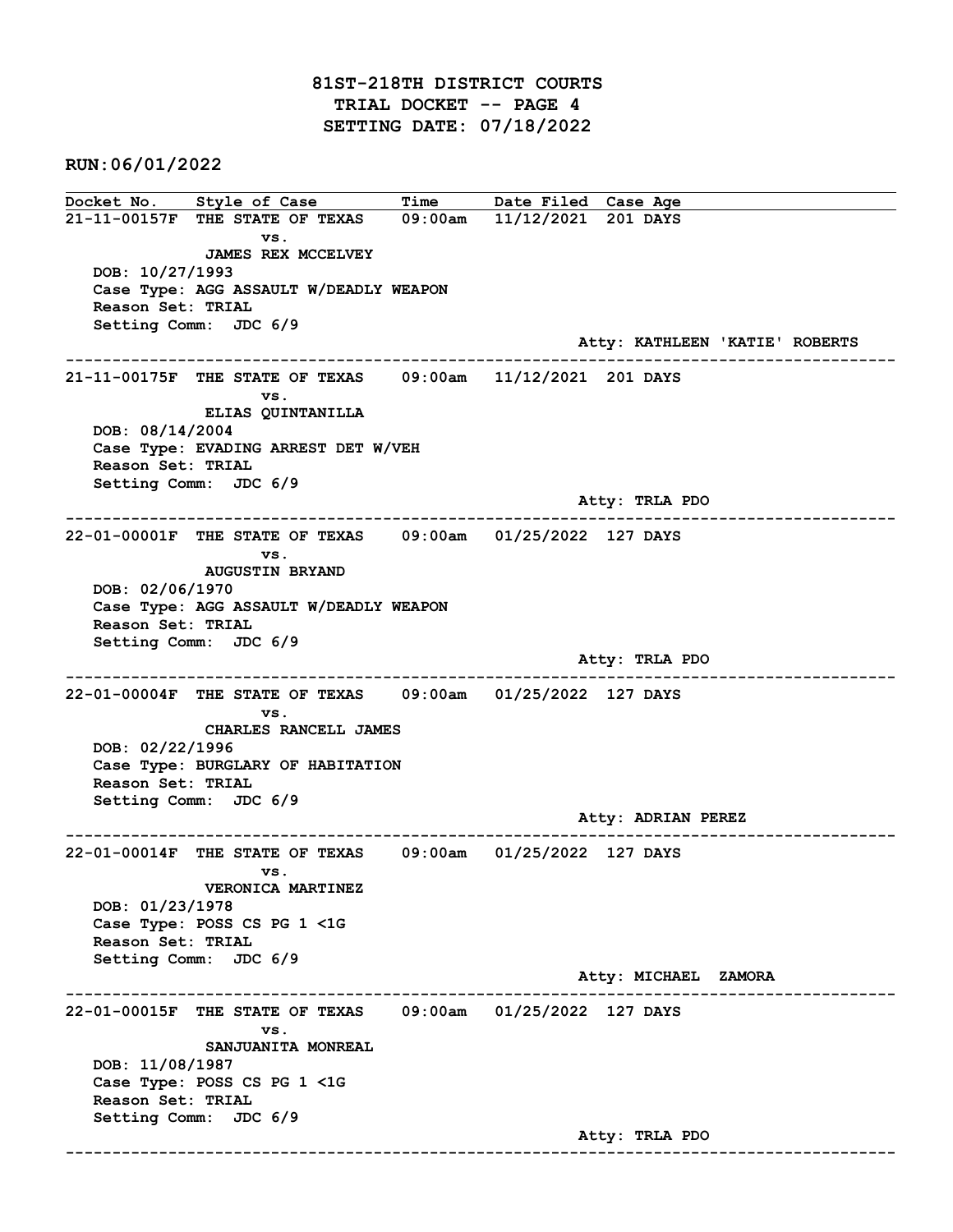RUN:06/01/2022

Docket No. Style of Case Time Date Filed Case Age 22-03-00019F THE STATE OF TEXAS 09:00am 03/25/2022 68 DAYS vs. ANDY CUEVAS DOB: 12/03/1996 Case Type: AGG ASSAULT W/DEADLY WEAPON Reason Set: TRIAL Setting Comm: JDC 6/9 Atty: TRLA PDO ------------------------------------------------------------------------------------------------------------------------ 22-03-00023F THE STATE OF TEXAS 09:00am 03/25/2022 68 DAYS vs. ISAIAH G. LUNA DOB: 08/02/1994 Case Type: POSS CS PG 1/1-B <1G Reason Set: TRIAL Setting Comm: JDC 6/9 Atty: TRLA PDO ------------------------------------------------------------------------------------------------------------------------ 22-03-00027F THE STATE OF TEXAS 09:00am 03/25/2022 68 DAYS vs. MARIO J. ZUNIGA DOB: 11/26/1991 Case Type: BURGLARY OF HABITATION Reason Set: TRIAL Setting Comm: JDC 6/9 Atty: TRLA PDO ------------------------------------------------------------------------------------------------------------------------ 22-03-00029F THE STATE OF TEXAS 09:00am 03/25/2022 68 DAYS vs. LUIS ALBERTO GONZALEZ DOB: 01/10/1988 Case Type: SMUGGLING OF PERSONS Reason Set: TRIAL Setting Comm: JDC 6/9 Atty: TRLA PDO ------------------------------------------------------------------------------------------------------------------------ 22-03-00032F THE STATE OF TEXAS 09:00am 03/25/2022 68 DAYS vs. ERIC MORALES DOB: 05/18/1984 Case Type: POSS CS PG 1 <1G Reason Set: TRIAL Setting Comm: JDC 6/9 Atty: DOUGLAS DANIEL ------------------------------------------------------------------------------------------------------------------------ 22-03-00033F THE STATE OF TEXAS 09:00am 03/25/2022 68 DAYS vs. JERRY OSCAR PINA DOB: 11/11/1985 Case Type: Reason Set: TRIAL Setting Comm: JDC 6/9 Atty: TRLA PDO ------------------------------------------------------------------------------------------------------------------------